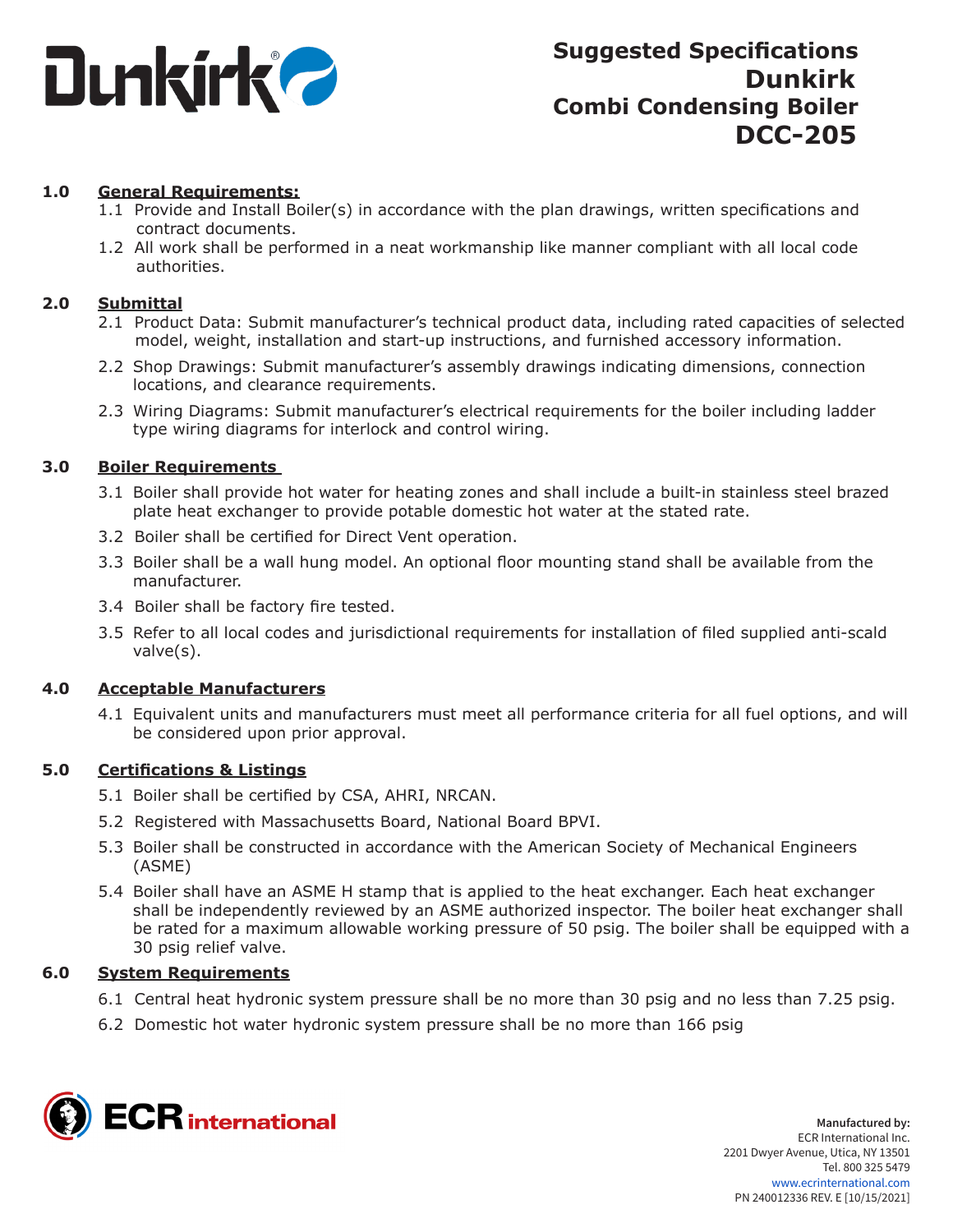

## **7.0 Construction**

- 7.1 Boiler heat exchanger shall be constructed of Iron-Chromium stainless steel parallel tube, encased in a Noryl Resin housing.
- 7.2 Burner Components
	- 7.2.1 Gas valve shall be a modulating valve capable of firing from:
		- 205,000 BTU input down to 29,500 BTU input in Combi mode (7:1 turn down)
		- 164,000 BTU input down to 29,500 BTU input in Heat mode (5.5:1 turn down)
	- 7.2.2 Induced draft blower shall be variable speed and controlled by a PCB.
	- 7.2.3 Burners shall be constructed of Iron-Chromium stainless steel.
	- 7.2.4 Ignition system shall be direct spark with separate flame sensing rod.
	- 7.2.5 Boiler shall include an internal stainless steel brazed plate heat exchanger for potable hot water and an automatic 3 way diverting valve to allow Domestic Hot Water Priority operation.
	- 7.2.6 Boiler shall include an internal factory installed and wired Boiler Loop Pump and factory supplied primary secondary manifold with quick connections.

### **8.0 Control System**

- 8.1 Control system shall be PCB integral controller with an LCD digital display that also includes graphical interface.
- 8.2 Control is self commissioning, automatically recognizing fuel type (Natural or LP gas).
- 8.3 Control continuously monitors flame signal and automatically adjusts the gas valve during normal operation for optimum combustion and maximum efficiency.
- 8.4 Control will sense supply water temperature and adjust firing rate of the boiler to deliver amount of heat needed.
- 8.5 Control will sense and display supply water temperature and indicate by icon when boiler is in central heating or domestic water mode.
- 8.6 Control will have Brazed Plate Pre-Heat function. Pre-Heat mode will maintain temperature of brazed plate heat exchanger to speed DHW delivery.
- 8.7 Control can accept wired Outdoor Air sensor and have field adjustable reset curves.
- 8.8 Control displays error codes and diagnostic information.
- 8.9 Control can accept 0-10V input to manage heating set-point or heating power level.